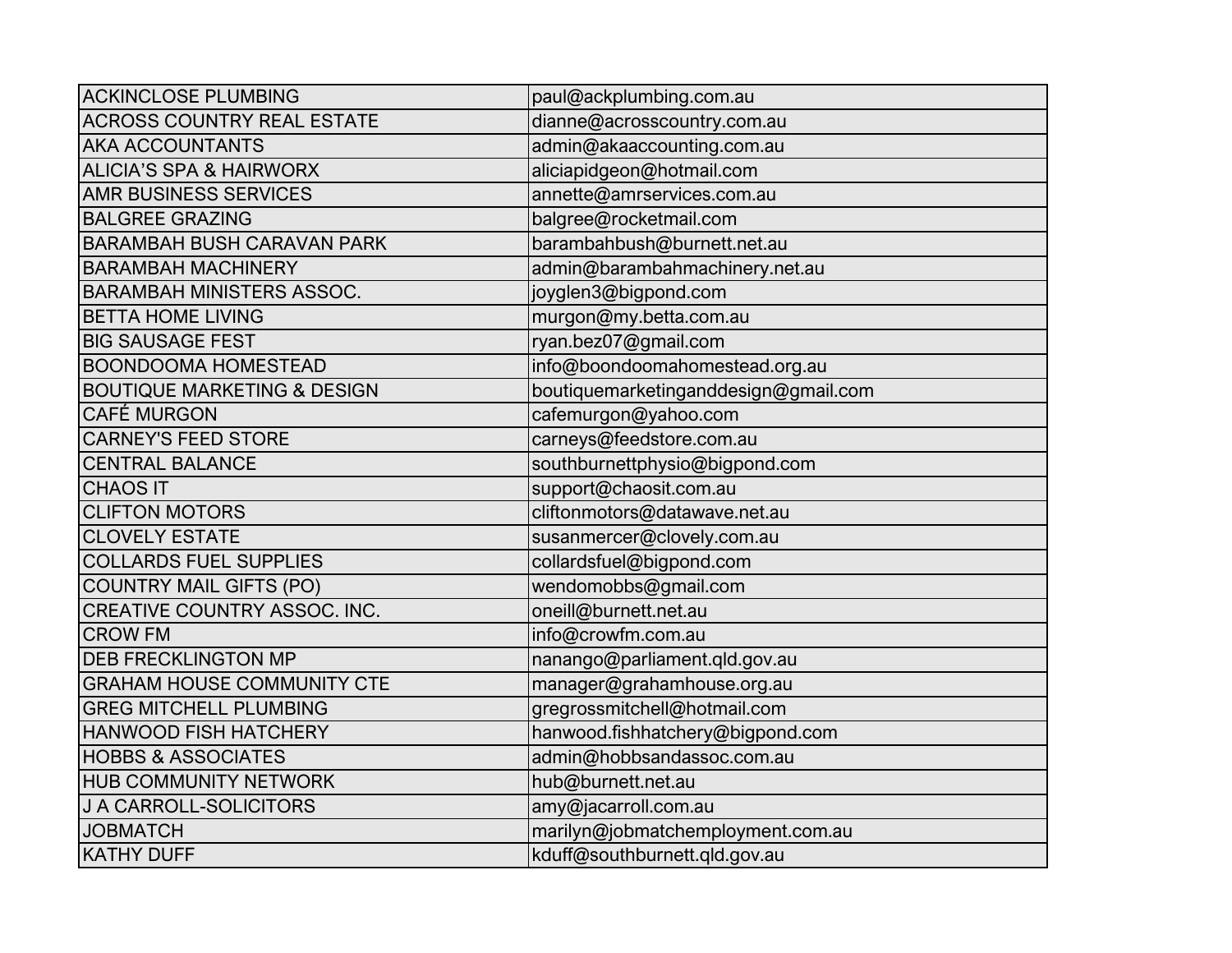| <b>LIGHTNING TREE WINES</b>             | lightningtreewines@gmail.com                           |
|-----------------------------------------|--------------------------------------------------------|
| <b>LLEW O'BRIEN MP</b>                  | widebay@Inpq.org.au                                    |
| <b>LORRAINE GOODCHILD</b>               | rlgoodchild@bigpond.com                                |
| <b>LOVE STORY CELEBRATIONS</b>          | lovestorycelebrations@hotmail.com                      |
| <b>MARK SMITH MENSWEAR</b>              | marksmith@burnett.net.au                               |
| <b>MOFFATDALE RIDGE WINES</b>           | wine@moffatdaleridge.com.au                            |
| <b>MURGON BAKERY</b>                    | reneeandbrett@bigpond.com                              |
| <b>MURGON FRUIT MART</b>                | murgonfruitmart@yahoo.com.au                           |
| <b>MURGON HOME DÉCOR &amp; GIFTS</b>    | ppelectrical@live.com.au                               |
| <b>MURGON LAUNDROMAT</b>                | masonrj@bigpond.com                                    |
| <b>MURGON MEDICAL CENTRE</b>            | murgondrs@datawave.net.au                              |
| <b>MURGON MITRE 10</b>                  | anne@murgonmitre10.com.au                              |
| <b>MURGON NEWS</b>                      | admin@murgonnews.com.au                                |
| <b>MURGON OUTDOOR EQUIPMENT</b>         | murgonoutdoorequipment@outlook.com                     |
| <b>MURGON PHARMACY</b>                  | murgonpharmacy@bigpond.com                             |
| <b>MURGON REAL ESTATE</b>               | murgonre@bigpond.net.au                                |
| <b>MURGON RSL SUB-BRANCH</b>            | president@murgonrsl.org                                |
| <b>MURGON SAND &amp; GRAVEL</b>         | rzeh@bigpond.com                                       |
| <b>MURGON SHOW SOCIETY</b>              | murgonshow@bigpond.com                                 |
| <b>MURGON SERVICES CLUB</b>             | manager@murgonservicesclub.com.au                      |
| <b>MURGON TYRES &amp; MORE</b>          | murgonta@bigpond.net.au                                |
| <b>OLD MATE INSURANCE</b>               | matt@oldmateinsurance.com.au                           |
| <b>PEST OPTIONS</b>                     | pestoptions@bigpond.com                                |
| P & P ELECTRICAL                        | ppelectrical@live.com.au                               |
| <b>PRATT AGENCIES</b>                   | stacey@prattagencies.com.au; paul@prattagencies.com.au |
| <b>PURSERS COACHES</b>                  | purserscoaches@bigpond.com                             |
| <b>QLD. DAIRY &amp; HERITAGE MUSEUM</b> | dairymuseummurgon@gmail.com                            |
| <b>RAFFIN ELECTRICAL</b>                | elaineraffin@gmail.com                                 |
| <b>RAY SKERRIT PAINTING SERVICES</b>    | samray03@bigpond.com                                   |
| <b>REDGATE B &amp; B</b>                | redgatebnb@bigpond.com                                 |
| <b>REMKO ENGINEERING</b>                | admin@remkoeng.com.au                                  |
| <b>ROBYN HALLEWELL</b>                  | robyn.hallewell@gmail.com                              |